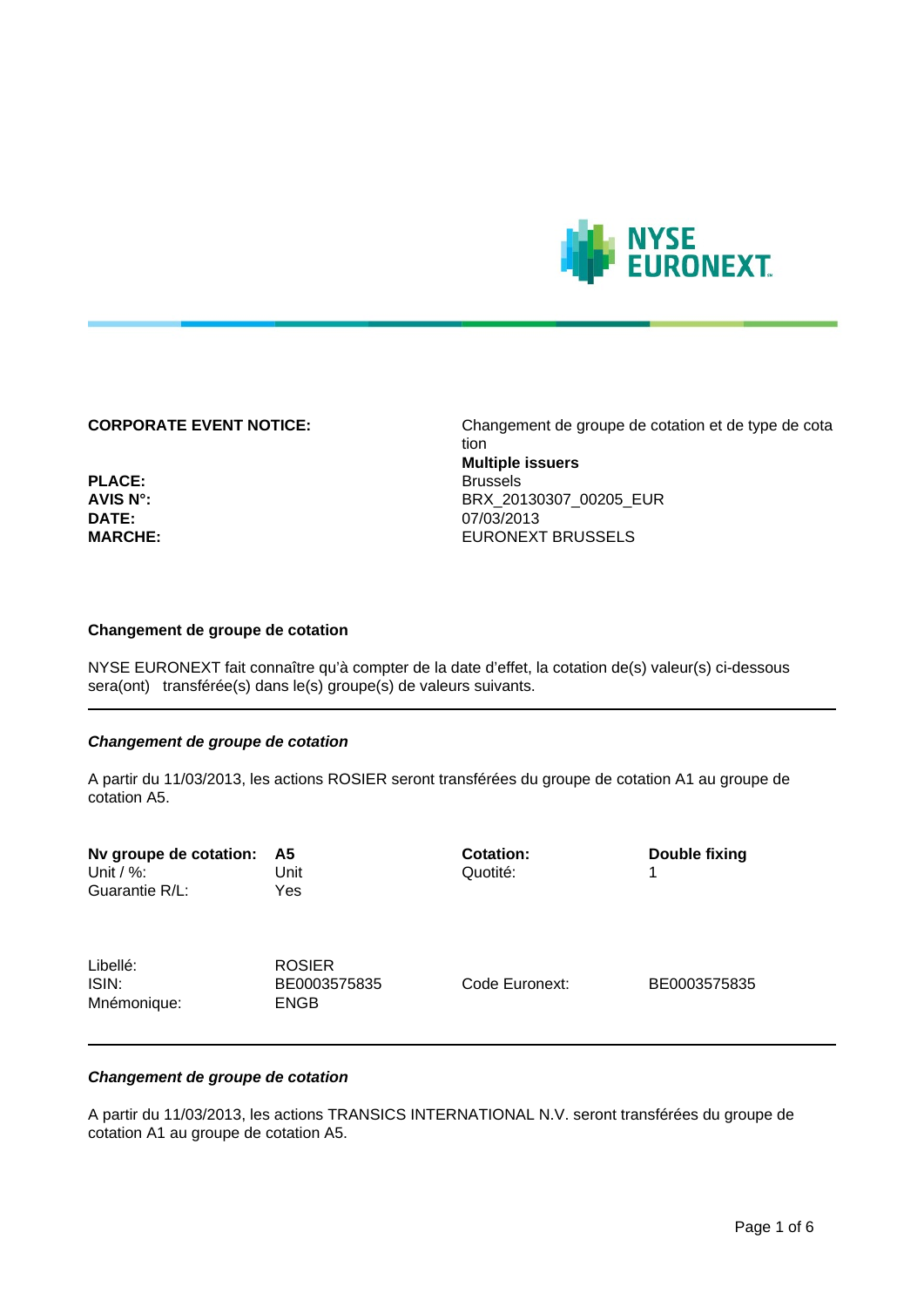**Nv groupe de cotation: A5 Cotation: Double fixing** Guarantie R/L:

Unit Quotité: 1<br>Yes

Libellé: TRANSICS INT.<br>ISIN: BE0003869865 Mnémonique:

BE0003869865 Code Euronext: BE0003869865<br>
TRAN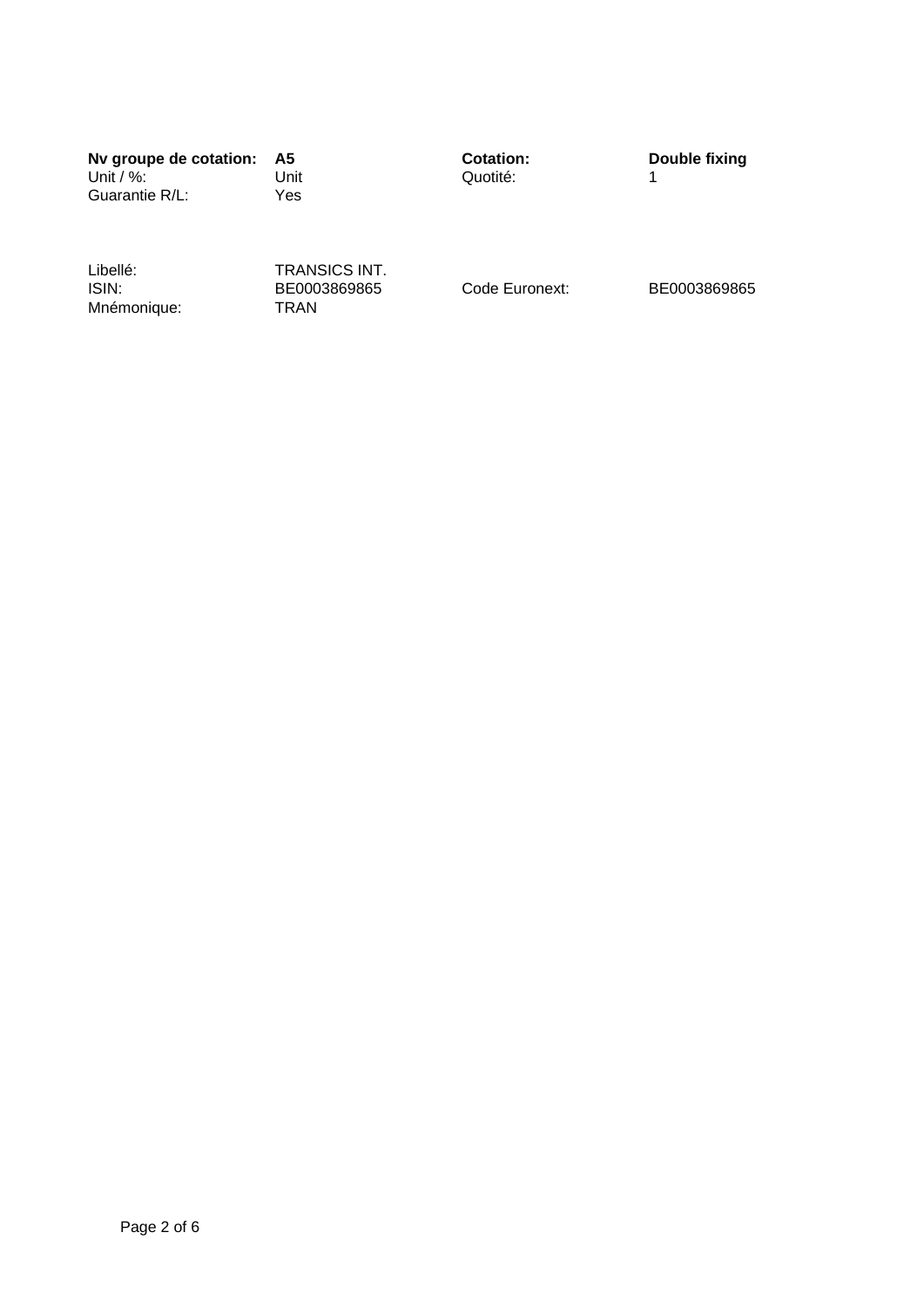

**LOCATIE:**<br>NOTICE:

**CORPORATE EVENT NOTICE:** Verandering Noteringsgroep en handelswijze **Multiple issuers NOTICE:** BRX\_20130307\_00205\_EUR **DATUM:** 07/03/2013 **MARKT:** EURONEXT BRUSSELS

# **Verandering van noteringsgroep**

NYSE EURONEXT deelt u mede dat/het onderstaand(e) effect(en) van noteringsgroep zal/zullen veranderen.

# **Wijziging van handelsgroep**

Vanaf 11/03/2013, zullen de aandelen uitgegeven door ROSIER overgebracht worden van de handelsgroep A1 naar de handelsgroep A5.

| Nieuwe handelsgroep:<br>Stuks $/$ %:<br>Gegarandeerd: | Α5<br>Unit<br>Yes                            | Handelswijze:<br>Hoeveelheid: | Double fixing |
|-------------------------------------------------------|----------------------------------------------|-------------------------------|---------------|
| Productnaam:<br>ISINcode:<br>Symbool:                 | <b>ROSIER</b><br>BE0003575835<br><b>ENGB</b> | Euronext code:                | BE0003575835  |

# **Wijziging van handelsgroep**

Vanaf 11/03/2013, zal het gewone aandelen uitgegeven door TRANSICS INTERNATIONAL N.V. overgebracht worden van de handelsgroep A1 naar de handelsgroep A5.

| Nieuwe handelsgroep: | - A5 | Handelswijze: | Double fixing |
|----------------------|------|---------------|---------------|
| Stuks $/$ %:         | Unit | Hoeveelheid:  |               |
| Gegarandeerd:        | Yes  |               |               |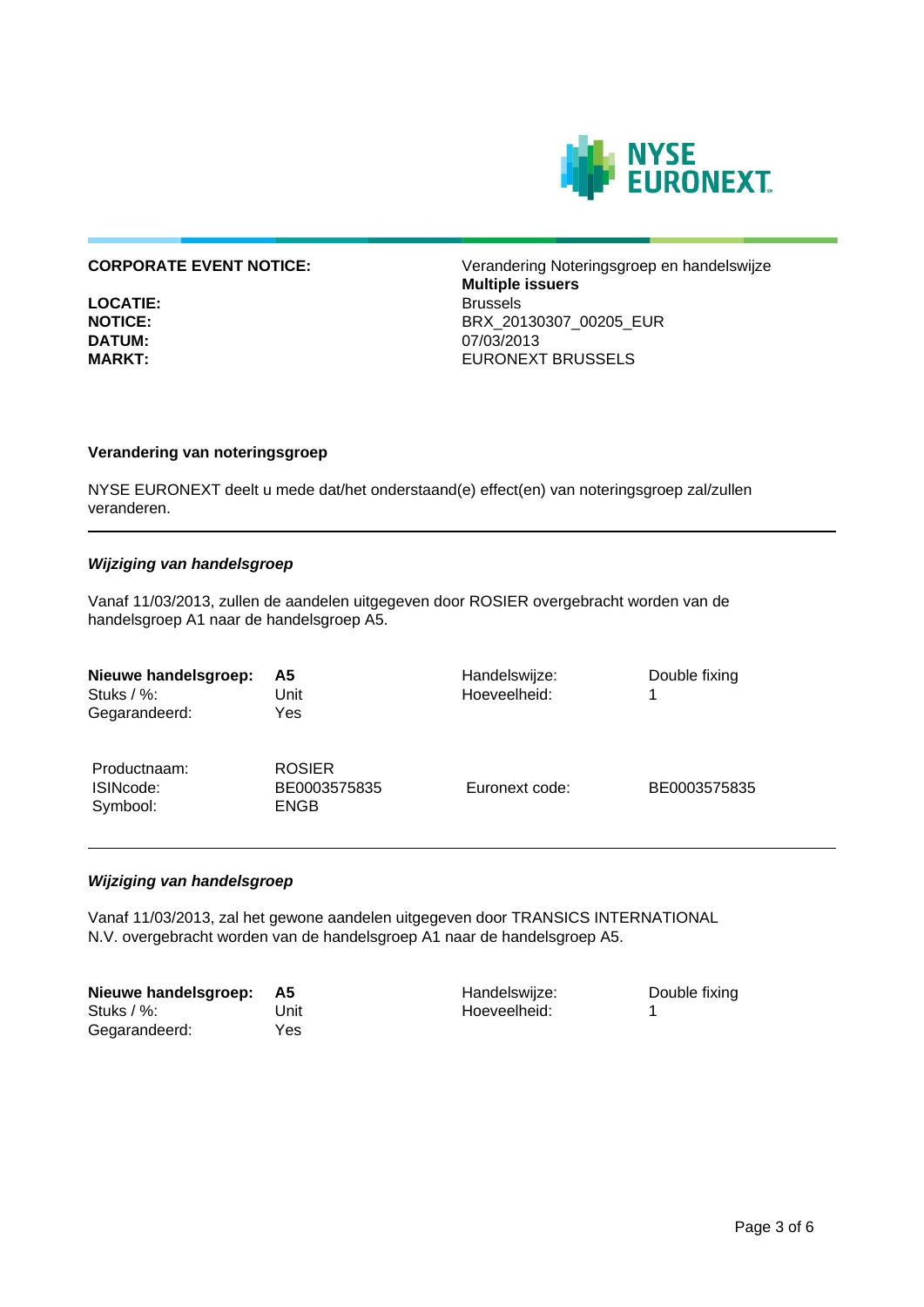Productnaam: TRANSICS INT.<br>ISINcode: BE0003869865 Symbool:

BE0003869865 Euronext code: BE0003869865<br>
TRAN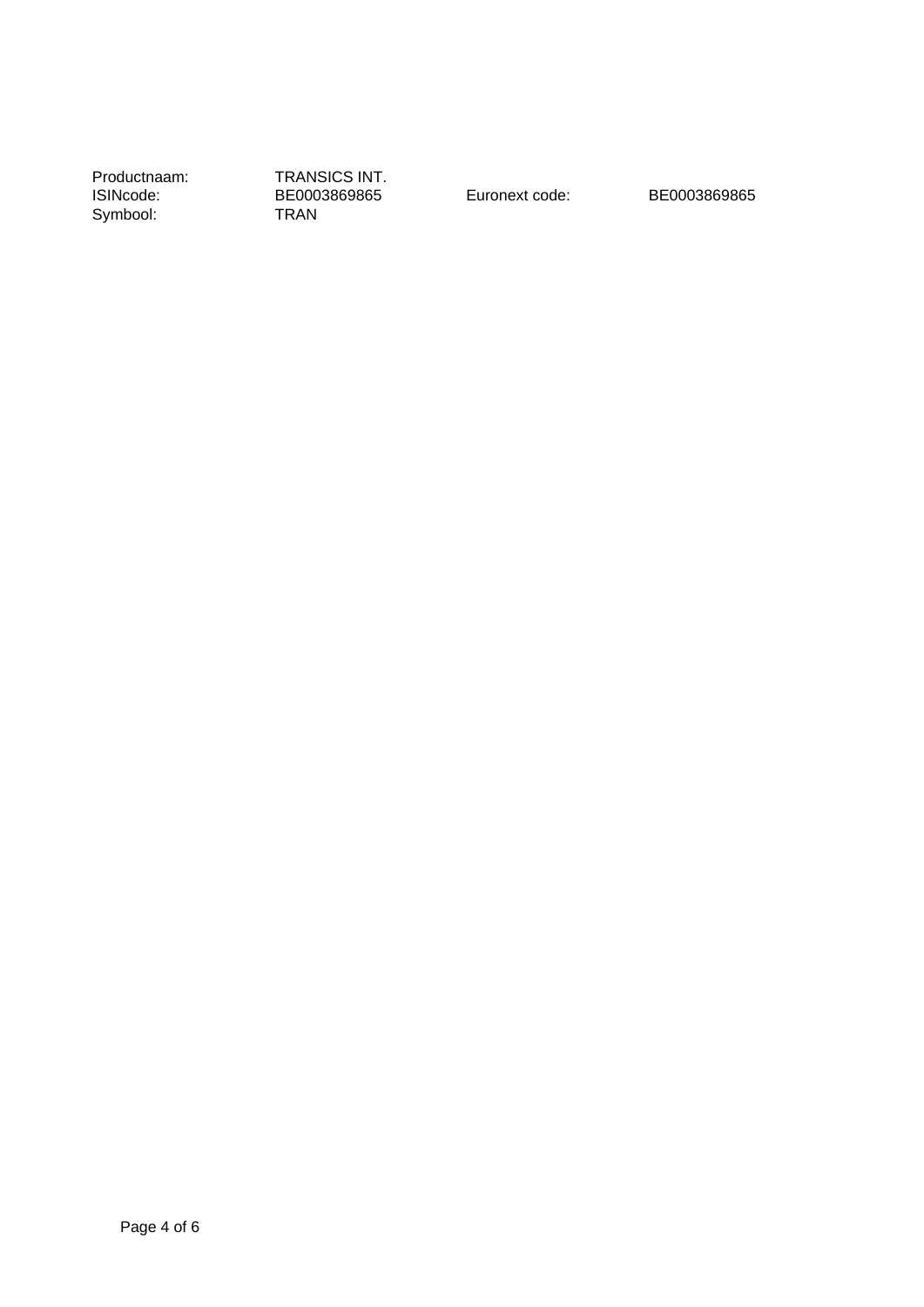

**LOCATION:** Brussels **DATE:** 07/03/2013<br> **MARKET:** CONSISTENT DEVICES

**CORPORATE EVENT NOTICE:** Change of trading groupe and trading type **Multiple issuers NOTICE:** BRX\_20130307\_00205\_EUR **EURONEXT BRUSSELS** 

# **Change of trading group**

NYSE EURONEXT announces that as from the effective date the following listed security(ies) will fall into a new trading group.

# **Change of trading group**

From 11/03/2013, the shares issued by ROSIER will be transferred from the trading group A1 to the trading group A5.

| New trading group:<br>Unit / $\%$ :<br>Guarantee: | А5<br>Unit<br>Yes                            | Trading:<br>Lot size: | Double fixing<br>1 |
|---------------------------------------------------|----------------------------------------------|-----------------------|--------------------|
| Product name:<br>ISIN:<br>Symbol:                 | <b>ROSIER</b><br>BE0003575835<br><b>ENGB</b> | Euronext code:        | BE0003575835       |

# **Change of trading group**

From 11/03/2013, the ordinary shares issued by TRANSICS INTERNATIONAL N.V. will be transferred from the trading group A1 to the trading group A5.

| New trading group: | Α5   | Trading:  | Double fixing |
|--------------------|------|-----------|---------------|
| Unit / $\%$ :      | Unit | Lot size: |               |
| Guarantee:         | Yes  |           |               |
|                    |      |           |               |

Product name: TRANSICS INT.